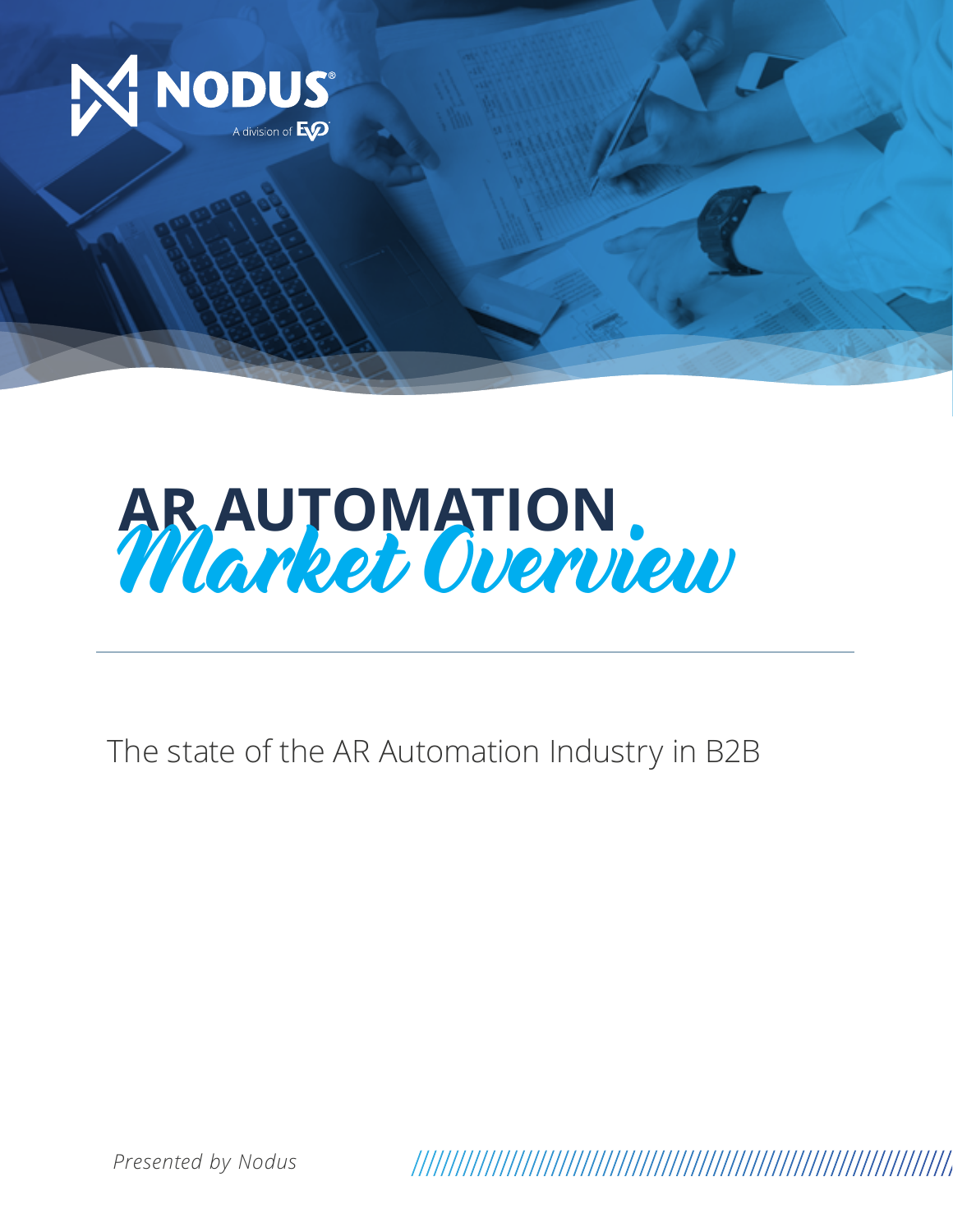**Accounts receivables automation is slated to be one of the top business-to-business (B2B) payment trends in 2021 and beyond. Due to the increased need for companies to streamline their revenue collection process, maintain a steady cash flow, and compete with their growing competition, many companies are seeking to eliminate their manual AR tasks and adopt more automated processes.**



To address the movement toward AR automation, our research team prepared this document, which defines what AR automation is and how it can be achieved, as well as provide data to help financial executives justify investment in AR automation software.

At their core, AR automation tools save businesses time by automating manual processes, beginning with invoicing and continuing through to the collections process.

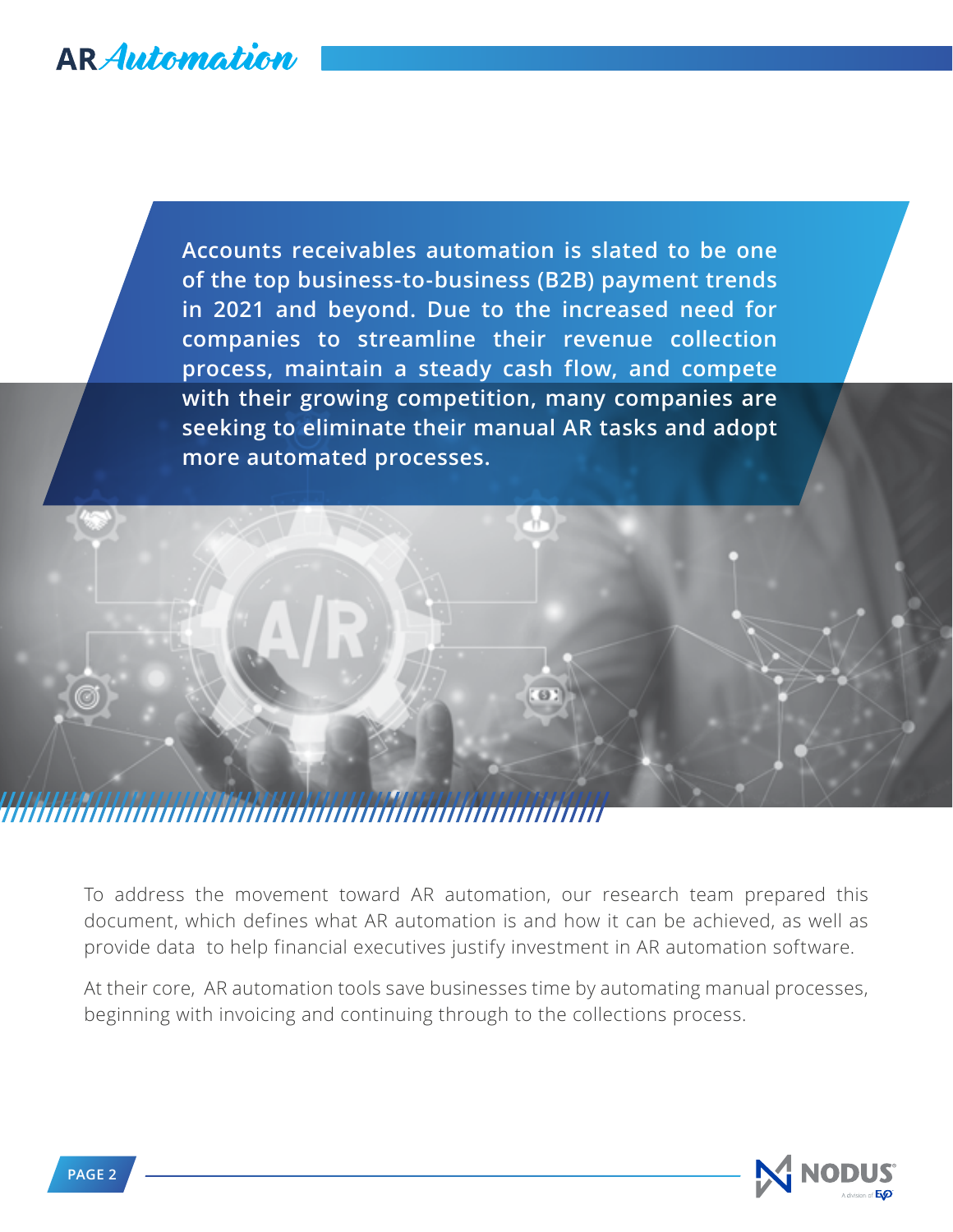

## **SOME EYE-OPENING STATS ON THE FUTURE OF AUTOMATION**

| <b>AR</b><br><b>Challenges</b>                         | $\cdot$ 49% of B2B firms cite manual processes as one of their<br>biggest challenges when it comes to managing their AR.<br>(PYMNTS.com)                                                                         |
|--------------------------------------------------------|------------------------------------------------------------------------------------------------------------------------------------------------------------------------------------------------------------------|
| <b>AR</b><br><b>Technology</b>                         | • 70% of B2B firms plan to implement technology to<br>manage their AR processes within the next 3 years.<br>(PYMNTS.com)                                                                                         |
| <b>Impact of</b><br><b>Automated</b><br><b>Systems</b> | $\cdot$ Over 50% of C-level executives in accounting expect that<br>the development of intelligent, automated accounting<br>systems will have the highest impact over the next 3<br>to 10 years. (ACCA Study)    |
| <b>Artificial</b><br><b>Intelligence</b>               | • More than 80% of executives believe artificial<br>intelligence leads to a competitive advantage, and<br>believe<br>79%<br>will increase<br>their<br>it.<br>company's<br>productivity. (Journal of Accountancy) |

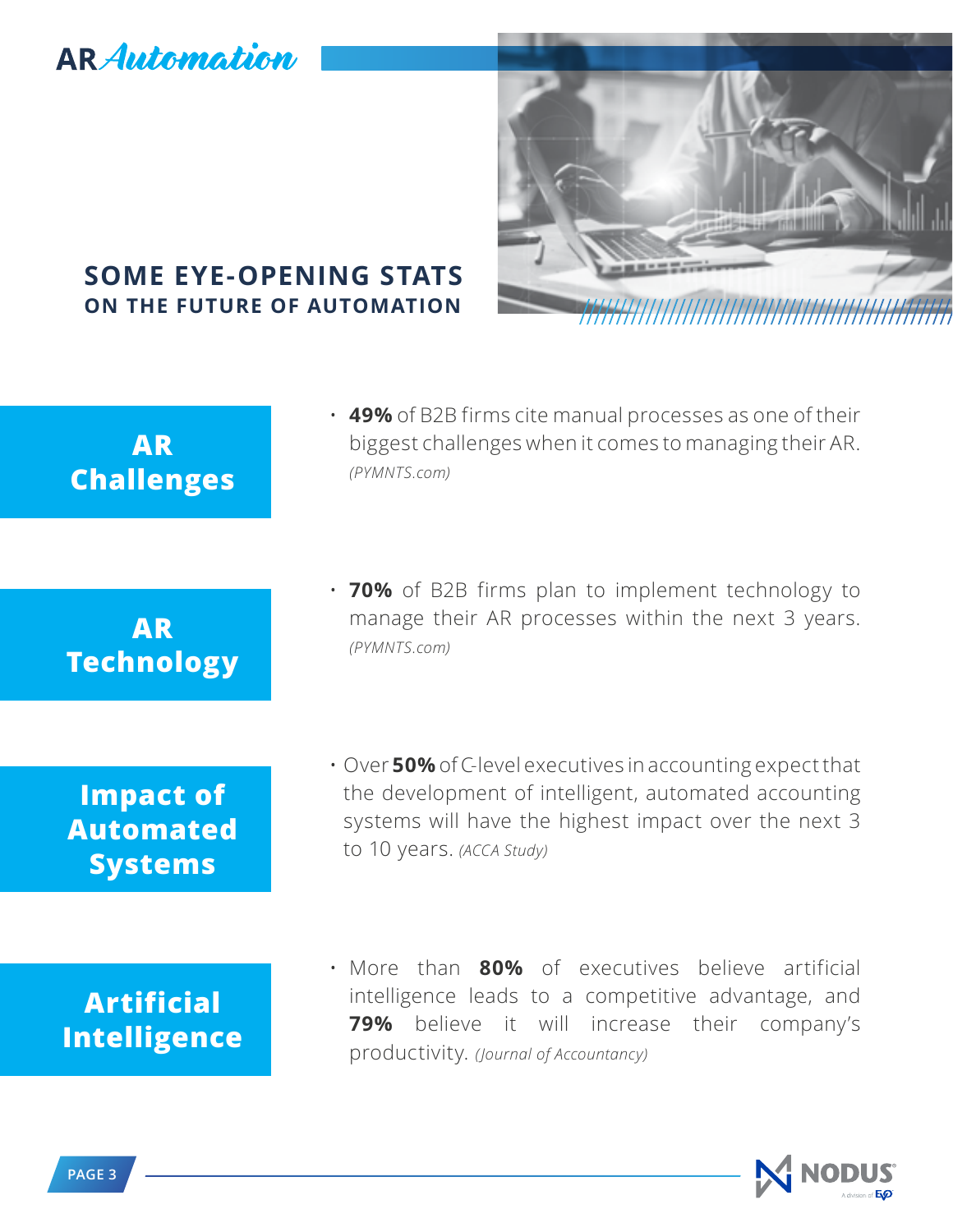

### **PLANS OF FINANCIAL DECISION-MAKERS**

PYMNTS.com and Mastercard published a white paper using survey data collected from about 400 financial decision makers in more than 12 different industries. The report was published in October 2018 and shows what businesses plan to do in the next three years. The results show that automated receivables is one of the most popular endeavors, along with real time payments and automated payables.

As the chart below shows, over the next three years...

- **54% of the most innovative companies plan to automate receivables**
- **45% of them plan to enable payments directly from invoices**
- **15% plan to implement dynamic discounting**

#### **Percent of companies interested in implementing various payment innovations, by innovation profile.**



Source: *[Mastercard Real-Time Payments Innovation Playbook](http://B2Binfo@EVOpayments.com),* ©2018 PYMNTS.com

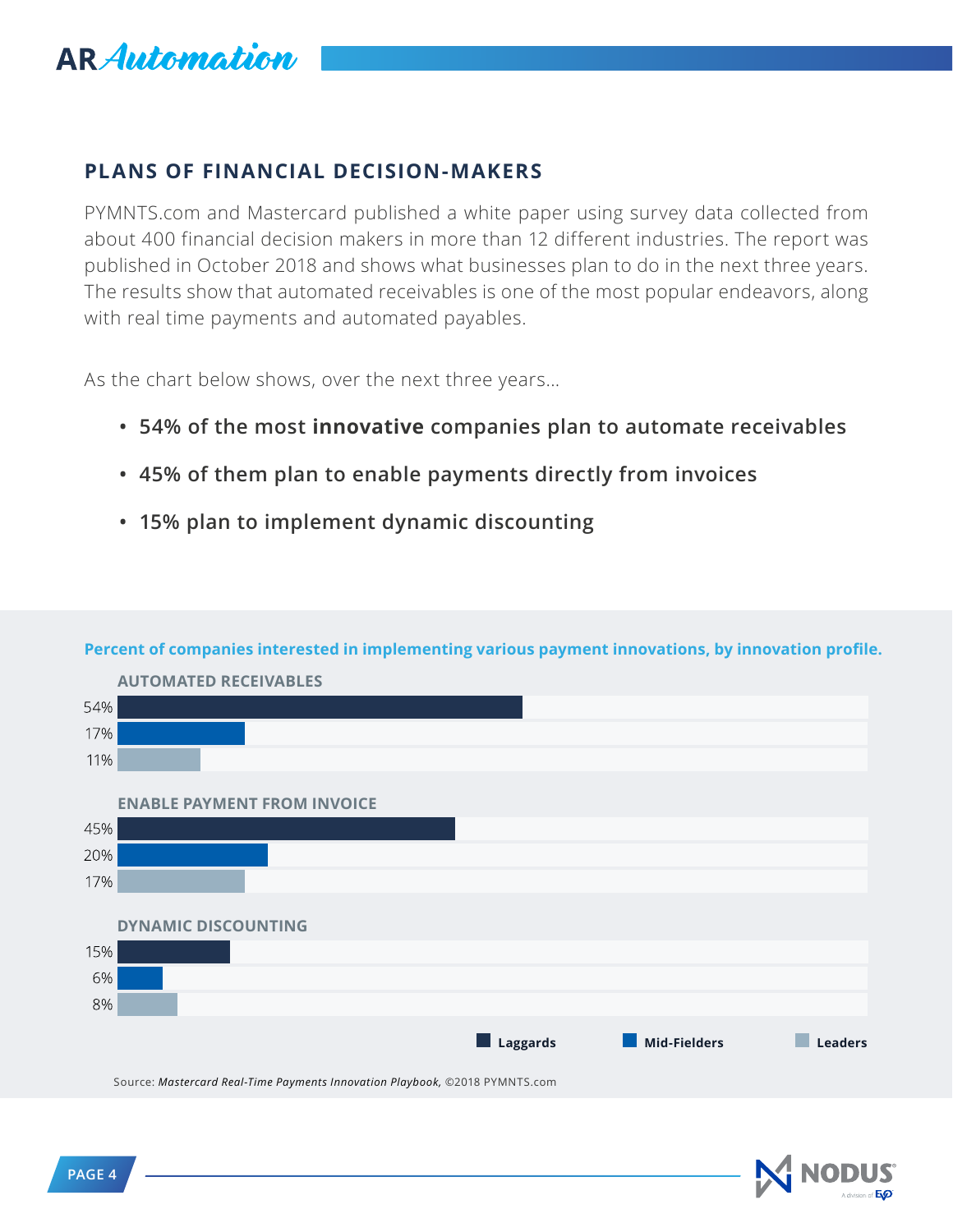

### **COMPANIES OF ALL SIZES PLAN TO AUTOMATE**

The graph below shows that 26% of the smallest companies plan to automate receivables, while 33% of the largest plan to do the same.

#### **Percent of companies that plan to implement various payment innovations, by company revenues.**



Source: *[Mastercard Real-Time Payments Innovation Playbook,](http://B2Binfo@EVOpayments.com)* ©2018 PYMNTS.com

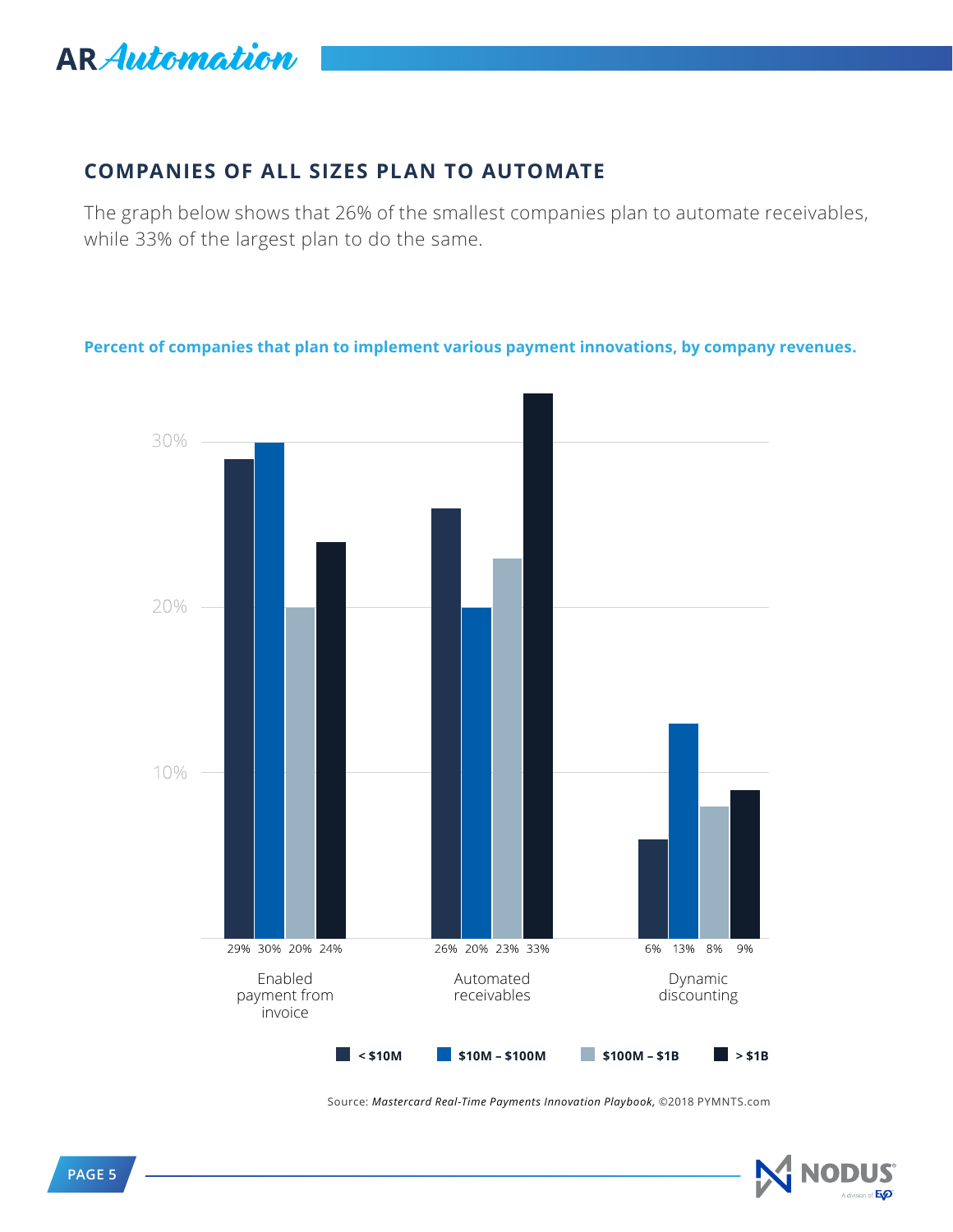### **THE FUTURE OF B2B PAYMENTS IS IN AUTOMATION**

AR automation tools reduce or eliminate manual tasks, foster increased communication, increase the company's cash flow, and maximize visibility into all aspects of receivables to help executives make faster decisions.

Aside from the general progression of technology and business, the COVID-19 pandemic presented an extra push for B2B companies to move towards AR automaton. PYMNTS.com and American Express found that 8 out 10 businesses were encouraged by the pandemic to move towards a more digital AR process.

The good news is that businesses now have more software vendors and price points to choose from in the automation space, and the technology continues to improve. The cloud has removed many barriers to automation, making it affordable for organizations of any size to automate their manual processes. As a result, making the transition from manual to automated receivables will become more common.

### Almost **64% of firms** are shifting away from physical invoices.

(Source: PYMNTS.com)

**All companies, regardless of size, can benefit from automated receivables.**

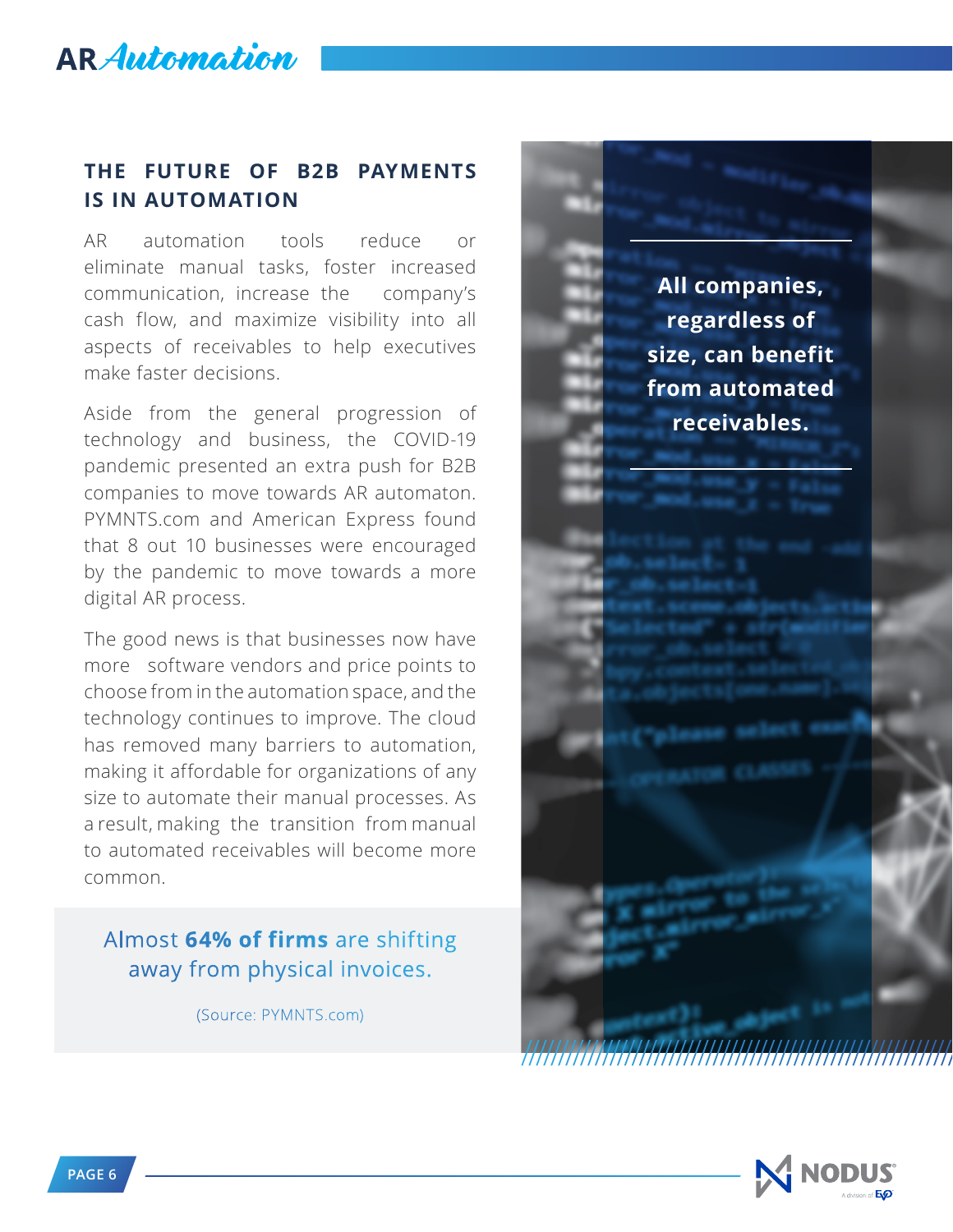

### **WHY BUSINESSES INVEST IN AR AUTOMATION**

The traditional accounts receivable process is manual, tedious, and inefficient. Accounting teams waste a lot of time doing manual work and switching between different systems to retrieve or update information. PYMNTS.com and American Express conducted a study and found the main problems that companies face when it comes to managing their AR process which can be broken down into eight categories. Below is the share of businesses who reported each point as an AR problem area.



Manual processes not only take more time but also increase the likelihood of the business receiving late payments. When AR teams are more focused on completing their manual tasks, they end up spending less time proactively engaging with customers and following up on upcoming payments.

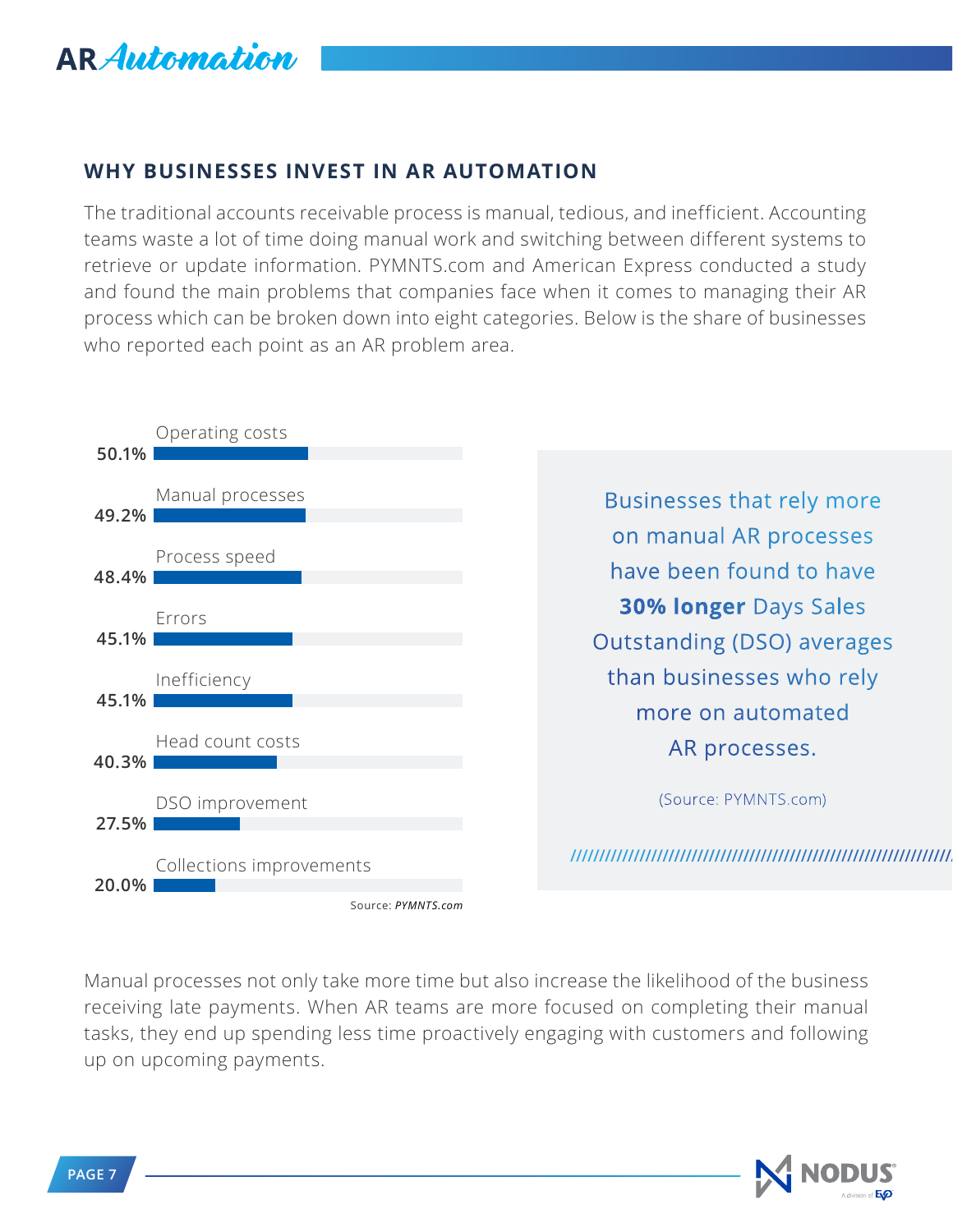# What can **AR AUTOMATION SOFTWARE DO?**



AR automation software is designed to reduce or even eliminate manual tasks associated with the collection process so AR teams have more time to focus on more profitable activities like proactively engaging with customers.

AR automation technology broadly falls into four categories:

**invoicing, payments, reconciliation, and collections.**



**TAN MANA**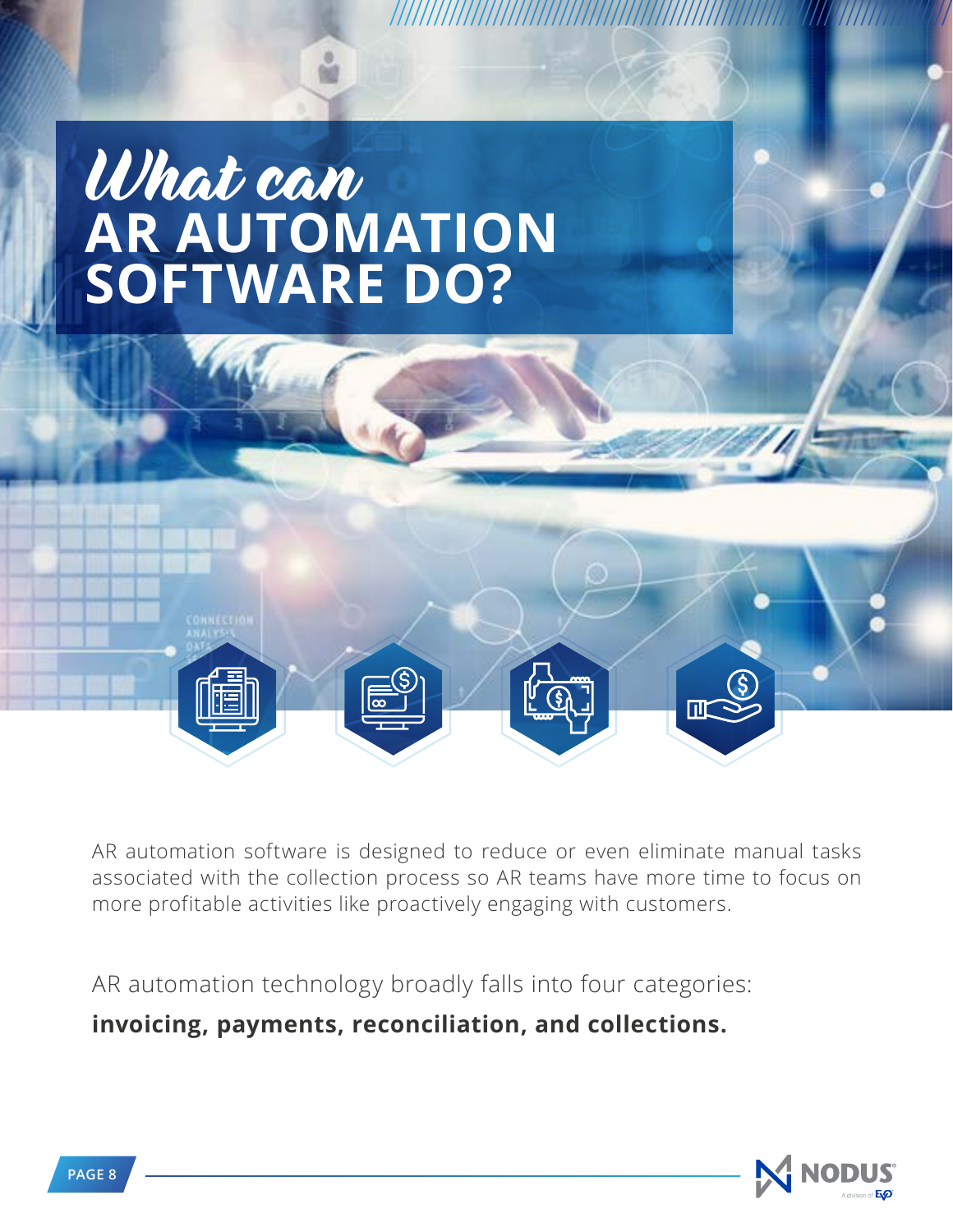

### **INVOICING**

This type of module would assist in the delivery of invoices to customers. It would also report on the status of invoices that have been sent electronically and facilitate communication about invoices between the business and their clients. The invoicing module might also include digital signatures/approvals and integrated payment solutions to make paying invoices easier. This module might also be referred to as "EIPP," or Electronic Invoicing and Payment Presentment. Keep in mind that a traditional ERP or accounting system usually has out-of-the-box functionality for creating and sending invoices via email, so this module would be an enhancement of the basic invoicing of the ERP/accounting system.



### **PAYMENTS**

This category involves automating the collection and processing of payment information. One way that companies can do this are by giving customers ways to enter in their own payment information, usually through secure hyperlinks or online payment portals. This will reduce call center demands and eliminate the need for AR teams to collect payment information and manually enter it into a virtual or physical payment terminal to process. It can also reduce the security risk of handling sensitive payment information by giving the customer the control to enter the information themselves.

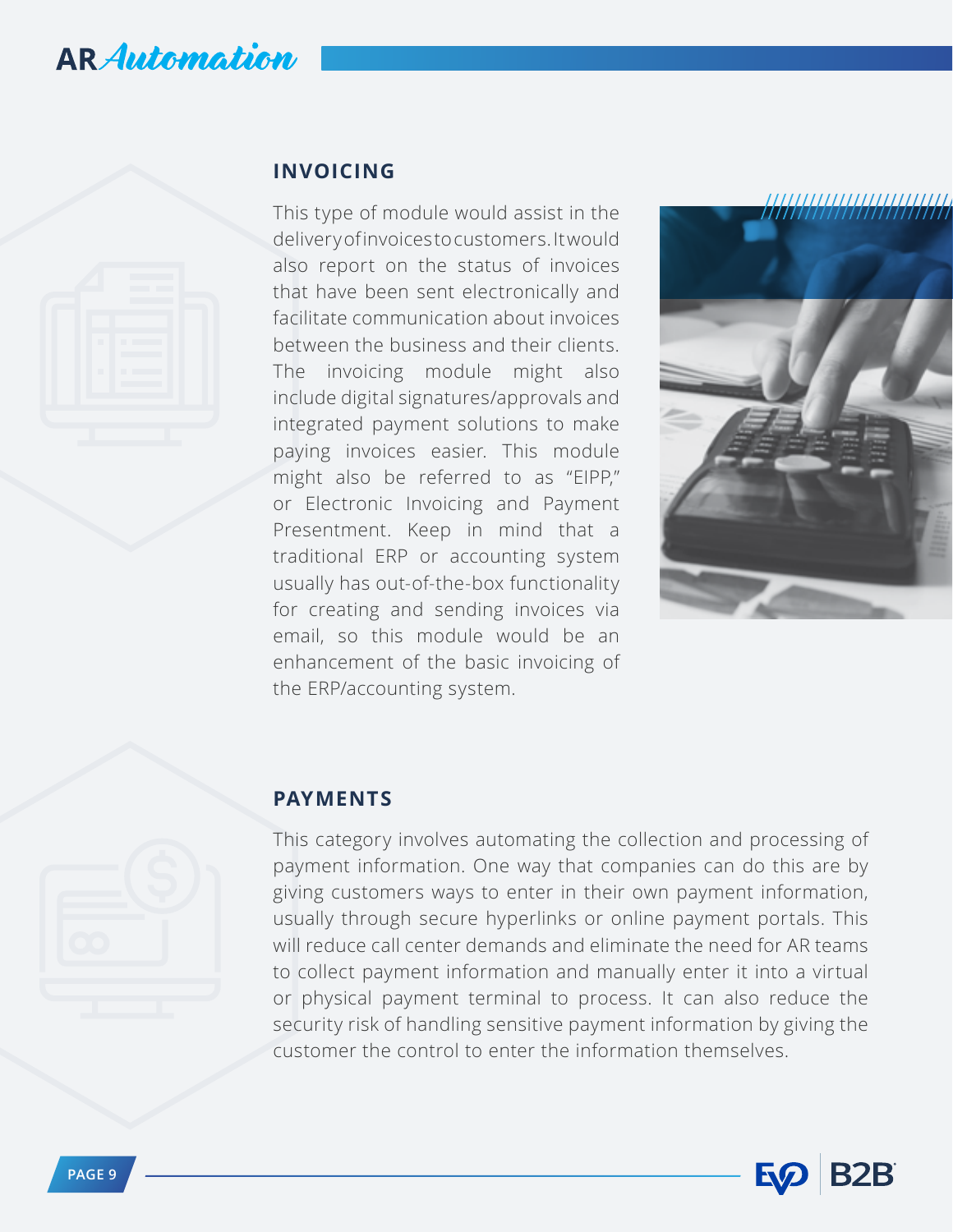### **RECONCILIATION**

This category is often referred to as the cash application or cash allocation component of an AR solution. It is essentially the module used to automate the process of reconciling payments received from all sources with bank statements and the invoices in the ERP.

### **COLLECTIONS**

Some solutions also have modules that help streamline the workflows for collections teams handling severely past due invoices and non-responsive clients. Information from the ERP is imported into the collections module, then predefined business rules help prioritize workflows.

For example, automated invoice notices can be emailed with increasingly severe language based upon the number of days past due the invoice in question is.

Some AR automation tools can handle correspondence and even have a CRM functionality to log all activity and notes in one system. Any payments or payment commitments are also communicated back to the ERP automatically to close any open invoices, free up any blocked orders, stop collection activity, and accurately project cash flow.

**Average Overdue Receivables**

**14.7%**



#### **DSO Increase in 2020**

Days sales outstanding average has increased from 39.7 days to 42.6 days in B2B Business in 2020.

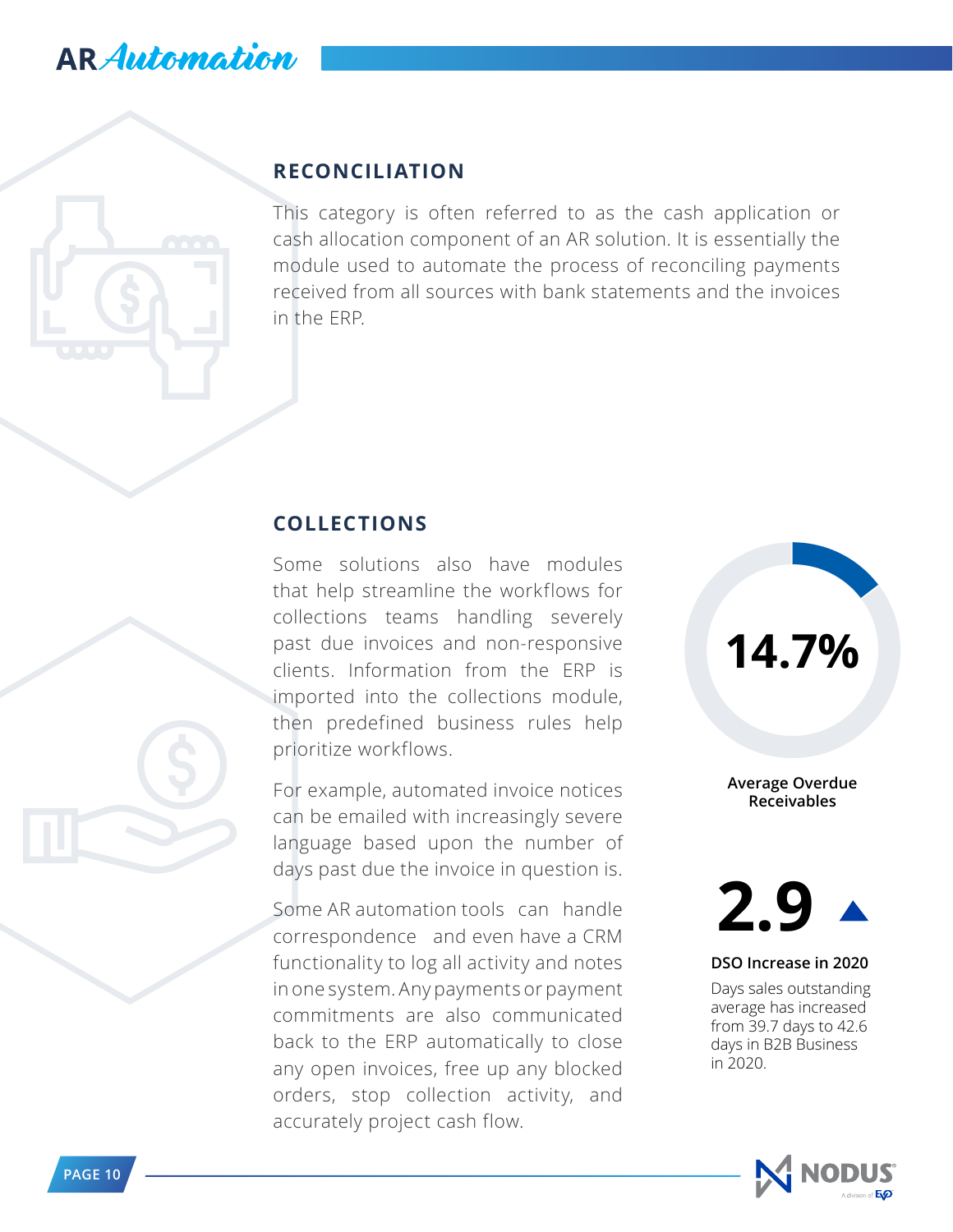

We hope this document has been useful in answering questions about A/R automation and will help you in future decision making about your organization's needs. If you have any questions, please contact Nodus at **909.482.4701** or **sales[@nodus.com](mailto:B2Binfo%40EVOpayments.com?subject=)**

#### *About Nodus*

Nodus, a Division of EVO, specializes in electronic payment processing and AR automation solutions for Microsoft Dynamics. Our expertise in payment solutions assists organizations of any size and industry to automate their accounts receivable process, expedite funding, improve the customer experience, and achieve PCI compliance.

### **FURTHER READING**

- **[G2 Crowd](https://learn.g2crowd.com/accounting-statistics)**
- **[CFO.com](http://www.cfo.com/hiring/2019/01/metric-of-the-month-finance-ftes-per-1b-in-revenue/)**
- **[APQC'S benchmarking survey](https://www.apqc.org/benchmarking-portal/osb/finance-organization)**
- **[Transparency Market Research](https://www.transparencymarketresearch.com/pressrelease/accounting-software-market.htm)**
- **[ACCA Study](https://www.accaglobal.com/content/dam/members-beta/images/campaigns/pa-tf/pi-professional-accountants-the-future.pdf)**
- **[Journal of Accountancy](https://www.journalofaccountancy.com/newsletters/2017/oct/artificial-intelligence-changing-accounting.html)**
- **[Mastercard Real-Time Payments Innovation Playbook](https://www.mastercard.us/content/dam/mccom/en-us/business-payments/documents/real-time-payments-innovation-playbook-october-2018.pdf)**
- **Z** [B2B Payments Innovation Readiness Report](https://www.pymnts.com/study/b2b-payments-innovation-readiness-report-american-express-september-2020/)